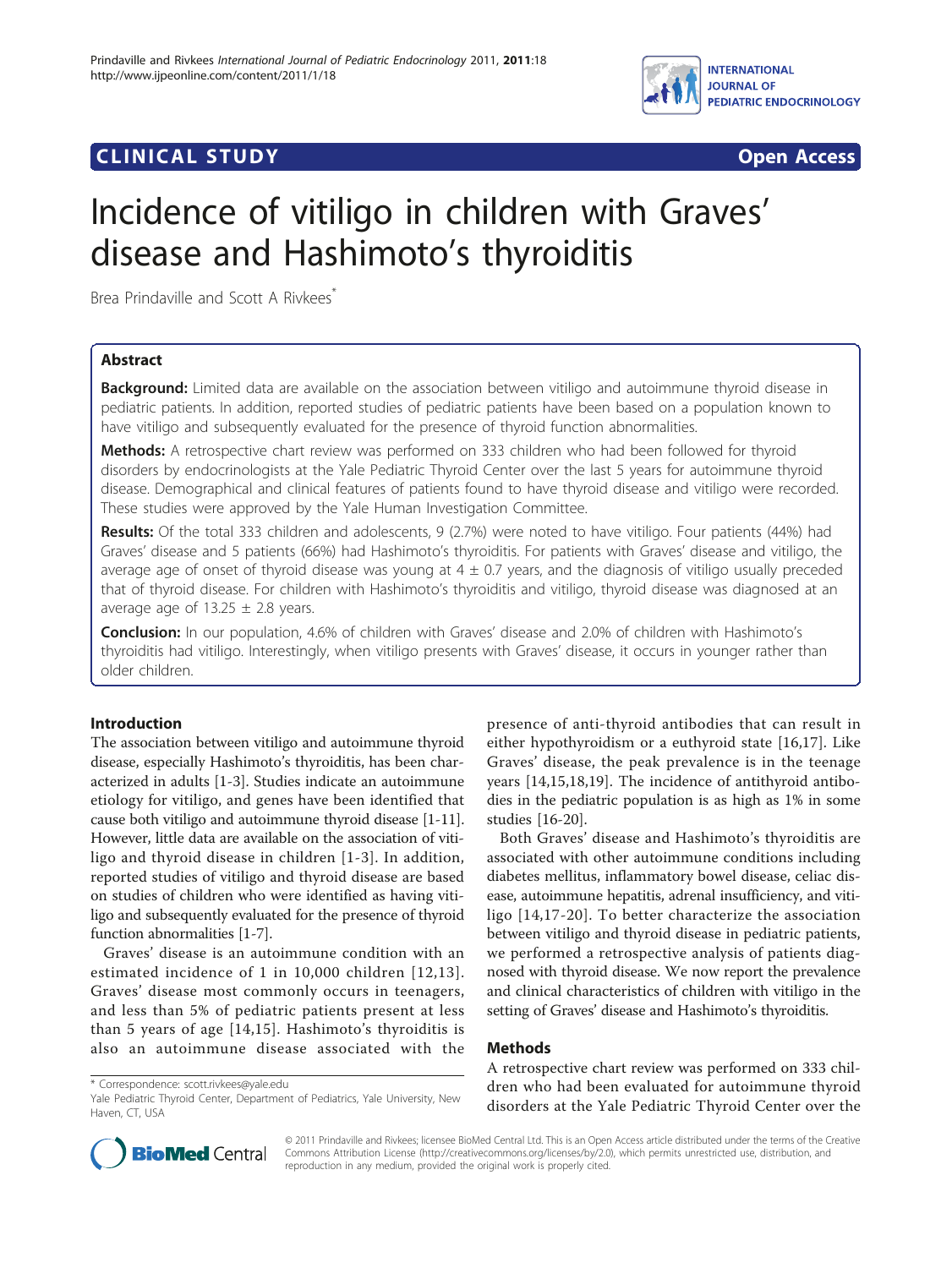last 5 years. Patient ages ranged from 1 to 21 years. Standard clinical diagnostic criteria were used to establish the diagnosis of Graves' disease or Hashimoto's thyroiditis [[21](#page-2-0)]. As part of routine clinical evaluation, all children cared for at the Yale Pediatric Thyroid Center are evaluated for eye disease, liver disease, thyroid disease, and vitiligo. Vitiligo was diagnosed by standard criteria [[4\]](#page-2-0), and confirmed by a dermatologist. In the patients noted to have vitiligo, demographical and clinical features of the thyroid disease were recorded. The age at diagnosis of vitiligo and the timing in relationship to the diagnosis of thyroid disease were recorded.

#### Results

Of a total 333 children and adolescents with autoimmune thyroid disease, 9 (2.7%) were noted to have vitiligo (Tables 1 and 2). Eighty-seven had Graves' disease, and 4 of these patients with Graves' disease (4.6%) had vitiligo. Two hundred forty-six children had Hashimoto's thyroiditis, and 5 of these patients (2.0%) had vitiligo.

For the children with Graves' disease and vitiligo (Table 1), the average age of onset of thyroid disease was  $4 \pm 0.7$  years (range 3.5 to 5 years). In 3 of the 4 children, vitiligo presented prior to the thyroid disease. One child developed vitiligo 6 months after Graves' disease was diagnosed. Males and females were represented equally among the patients with Graves' disease and vitiligo.

Of the patients with Hashimoto's thyroiditis and vitiligo (Table 2), all were clinically and biochemically euthyroid at the time of evaluation with the exception of one child with an elevated TSH level. Three of the 5 patients (60%) had positive anti-thyroid peroxidase (TPO) antibodies, and 2 (40%) had anti-thyroglobulin (Tg) antibodies. The average age at diagnosis of thyroid disease was  $13.25 \pm 2.8$  years (range 9.75 to 17.25 years). Three of the children were males and 2 were females.

### **Discussion**

Studying a large cohort of children with Graves' disease and Hashimoto's thyroiditis, we find that 4.6% and 2.0% of children, respectively, have vitiligo. Interestingly, the children with vitiligo and Graves' disease were much

|  |  | Table 1 Patients with Graves' Disease and Vitiligo |  |  |  |  |  |
|--|--|----------------------------------------------------|--|--|--|--|--|
|--|--|----------------------------------------------------|--|--|--|--|--|

| Age of onset thyroid disease<br>(yrs) | Age of onset vitiligo (yrs)          | Gender |
|---------------------------------------|--------------------------------------|--------|
| 3.5                                   | Unknown (present at<br>presentation) | M      |
| 3.5                                   | Unknown (present at<br>presentation) |        |
| 4                                     | 4.5                                  |        |
| ╮                                     | Unknown (present at<br>presentation) | M      |

## Table 2 Patients with Hashimoto's Thyroiditis and Vitiligo

| Age of onset thyroid disease (yrs) | Gender | <b>TSH</b><br>(uU/ml) |
|------------------------------------|--------|-----------------------|
| 9.75                               | M      | Ͻ                     |
| 12                                 | E      | 5.14                  |
| 13                                 | M      | 4.48                  |
| 14.25                              | M      | 25                    |
| 17 25                              |        | フ3                    |

younger than those with Hashimoto's disease and vitiligo.

Graves' disease is rare in the pediatric population, with a prevalence of about 1 per 10,000 individuals [[12,13](#page-2-0)]. In children, the peak age of Graves' disease is 11-15 years, and it is three to five times more common in females than in males. In young children, no gender differences have been found [\[14,15\]](#page-2-0).

When Hashimoto's thyroiditis occurs in pediatric patients, it is most common in adolescence, and is rare before the age of 3 [\[19\]](#page-2-0). The incidence of Hashimoto's in adolescence ranges from 1-2% of individuals [[18](#page-2-0)-[20](#page-2-0)]. However, an NHANES study found that 6.3% of adolescents from 12 to 19 years of age had positive anti-thyroglobulin antibodies and 4.8% had anti-thyroid peroxidase antibodies [[16](#page-2-0)]. Another study of 160 children with antibodies consistent with euthyroid autoimmune thyroiditis had a mean age of 9.1 years [[17](#page-2-0)].

As T-cell-mediated autoimmune diseases, Graves' disease and Hashimoto's thyroiditis have lymphocytic infiltration into thyroid parenchyma [[10](#page-2-0),[14,19\]](#page-2-0). In Graves' disease, the antibodies bind to thyrotropin receptors, stimulating thyroid hormone production [[10,14,19\]](#page-2-0). In Hashimoto's thyroiditis, lymphocytic infiltration leads to thyroid destruction [\[10\]](#page-2-0). Similarly, skin biopsies from vitiligo patients show dermal and epidermal lymphocytic infiltrate, consisting of activated T cells, which are thought to cause melanocyte destruction [[8\]](#page-2-0).

Vitiligo is the most common acquired pigmentary disorder in children and adults, with an incidence of approximately 1% in the general population [[1-5](#page-2-0)]. Vitiligo results from loss of melanocytes, which leads to well-demarcated depigmentation in macules or patches on skin, overlying hair, and/or mucus membranes. Onset of vitiligo prior to age 20 years occurs in approximately 50% of cases and before 10 years in approximately 25%, with a nearly equal gender ratio [[1,4](#page-2-0)-[7](#page-2-0)]. Several etiologies for vitiligo have been proposed, and significant evidence supports an autoimmune pathogenesis, with circulating autoantibodies that target melanocyte antigens and subsequently attack and destroy melanocytes [[1,3-5\]](#page-2-0). This theory is supported by the recent identification of genes linked to vitiligo that are involved in innate immunity [\[5,6\]](#page-2-0).